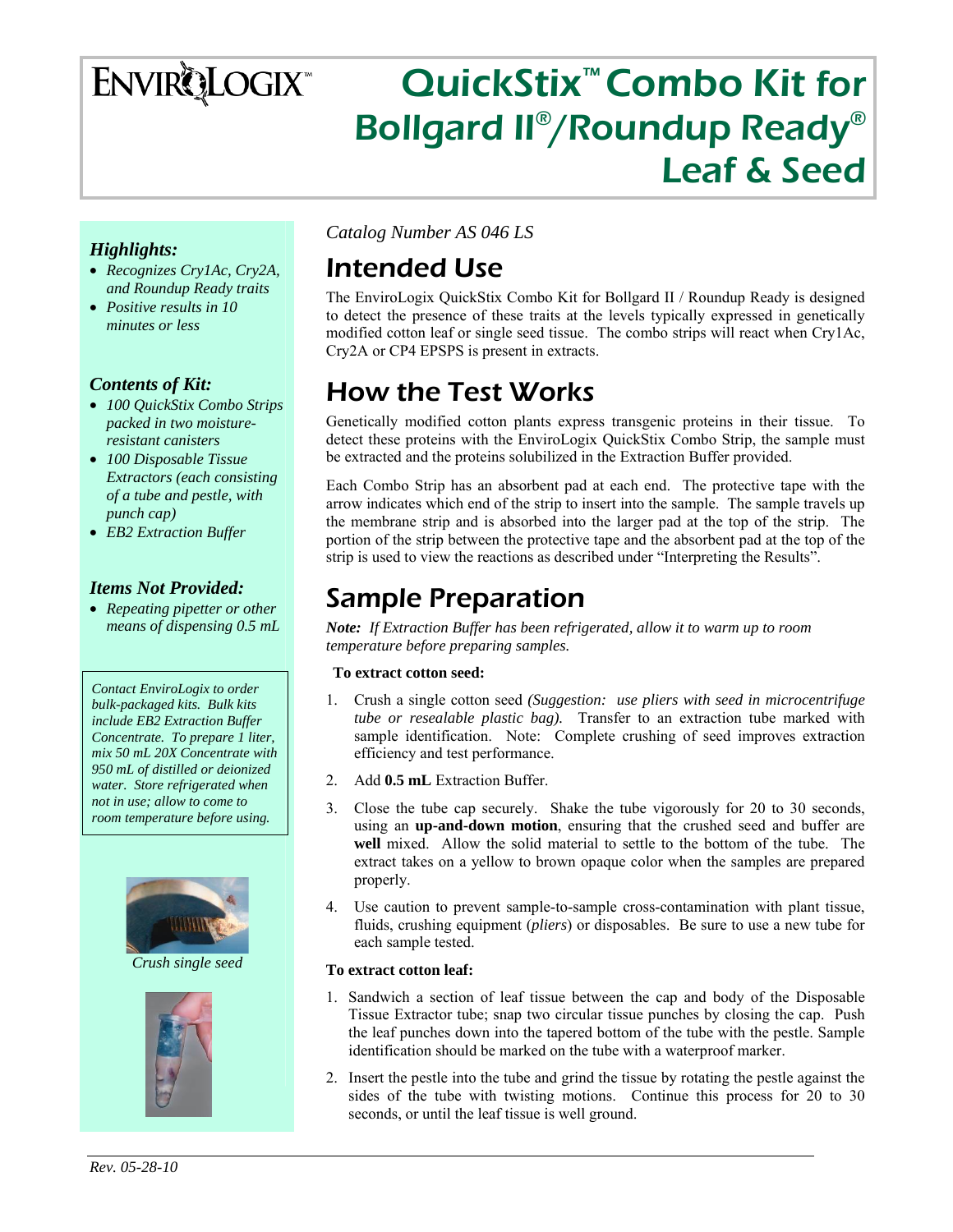### QuickStix Combo Kit for Bollgard II/Roundup Ready Leaf & Seed Page 2 of 4



*Obtain Leaf Tissue* 



*Grind Tissue* 



*Insert QuickStix* 

- 3. Uncap the bottle of Extraction Buffer; carefully add **0.5 mL** of Buffer into the tube containing cotton leaf.
- 4. Repeat the grinding step to mix tissue with Extraction Buffer. Dispose of the pestle (do not re-use pestles on more than one sample).
- 5. Repeat the protocol for each sample to be tested, using a new tube and pestle for each. Use caution to prevent sample-to-sample cross-contamination with plant tissue, fluids, or disposables.

# How to Run the QuickStix Strip Test

- 1. Allow refrigerated canisters to come to room temperature before opening. Remove the QuickStix Strips to be used. Avoid bending the strips. Reseal the canister immediately.
- 2. Place the strip into the extract. The sample will travel up the strip. Use a rack to support multiple tubes if needed.
- 3. Allow the strip to develop for 10 minutes before making final assay interpretations. Positive sample results may become obvious much more quickly.
- 4. To retain the strip, cut off and discard the bottom section of the strip covered by the arrow tape.

# Interpreting the Results

Development of the Control Line within 10 minutes indicates that the strip has functioned properly. Any strip that does not develop a Control Line should be discarded and the sample re-tested using another strip.

**One Line** – If the extract is from a negative sample, containing neither Cry1Ac, Cry2A, nor CP4 EPSPS protein, the strip will only show the Control Line, about 4 mm below the top pad.

**Two to Four Lines** – If the extract is from a sample containing Cry1Ac proteins, Cry2A proteins, and/or CP4 EPSPS (Roundup Ready) proteins, the appropriate test line(s) will appear. A Test Line for extracts containing Cry1Ac protein will appear about 4 mm below the Control Line. A Test Line for extracts containing Cry2A protein will appear about 8 mm below the Control Line. A Test Line for extracts containing CP4 EPSPS protein will appear about 12 mm below the Control Line. See interpretation guide (next page).

Please note that for ease of interpretation, the labels on each strip list the proteins in the order that their Test Lines appear, bottom (arrow end) to top (lot number end).

# Kit Storage

This Kit can be stored at room temperature, or refrigerated for a longer shelf life. Please note the shelf life on the kit label for each storage temperature. The kit may be used in field applications; however, prolonged exposure to high temperatures may adversely affect the test results. Do not open the desiccated canister until ready to use the test strips.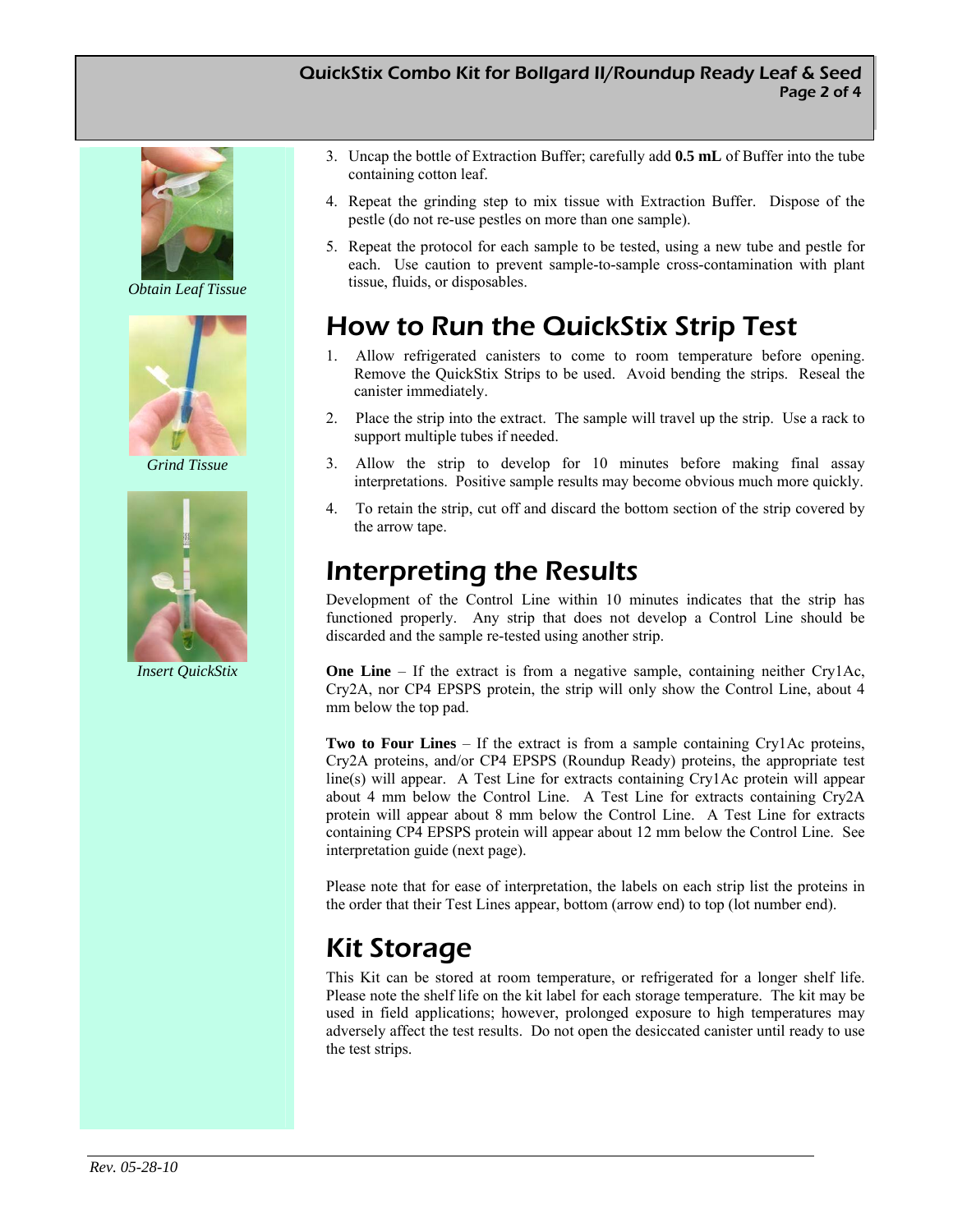

|                   |                        | <b>Interpretation Guide</b> |                      |                      |                      |                      |                      |                      |                      |
|-------------------|------------------------|-----------------------------|----------------------|----------------------|----------------------|----------------------|----------------------|----------------------|----------------------|
| 155<br>RRICHZZCN1 |                        | +RR, +Cry2A, +Cry 1Ac       | -RR, +Cry2A, +Cry1Ac | +RR, -Cry2A, +Cry1Ac | +RR, +Cry2A, -Cry1Ac | -RR, -Cry2A, +Cry1Ac | +RR, -Cry2A, -Cry1Ac | -RR, +Cry2A, -Cry1Ac | -RR, -Cry2A, -Cry1Ac |
|                   | Control Line           |                             |                      |                      |                      |                      |                      |                      |                      |
|                   | Cry1Ac Test Line       |                             |                      |                      |                      |                      |                      |                      |                      |
|                   | Cry2A Test Line        |                             |                      |                      |                      |                      |                      |                      |                      |
|                   | <b>Test Line</b><br>RR |                             |                      |                      |                      |                      |                      |                      |                      |

─ *indicates where a line will appear on the Strip*

## Precautions and Notes

- This kit is designed for screening for presence or absence only and is not meant to be quantitative.
- This product is currently not applicable for use in any other crop than cotton.
- As with all tests, it is recommended that results be confirmed by an alternate method when necessary.
- The assay has been optimized to be used with the protocol and with the buffer provided in the kit. Deviation from this protocol may invalidate the results of the test.
- A negative result with this kit does not mean that the sampled tissue has not been otherwise genetically modified.
- A strong positive result may safely be interpreted in as little as 2 minutes after sample addition. It is not safe, however, to conclude that a sample is negative before a full 10 minutes has elapsed.
- Protect all components from hot or cold extremes of temperature when not in use. Do not leave in direct sunlight or in vehicle.